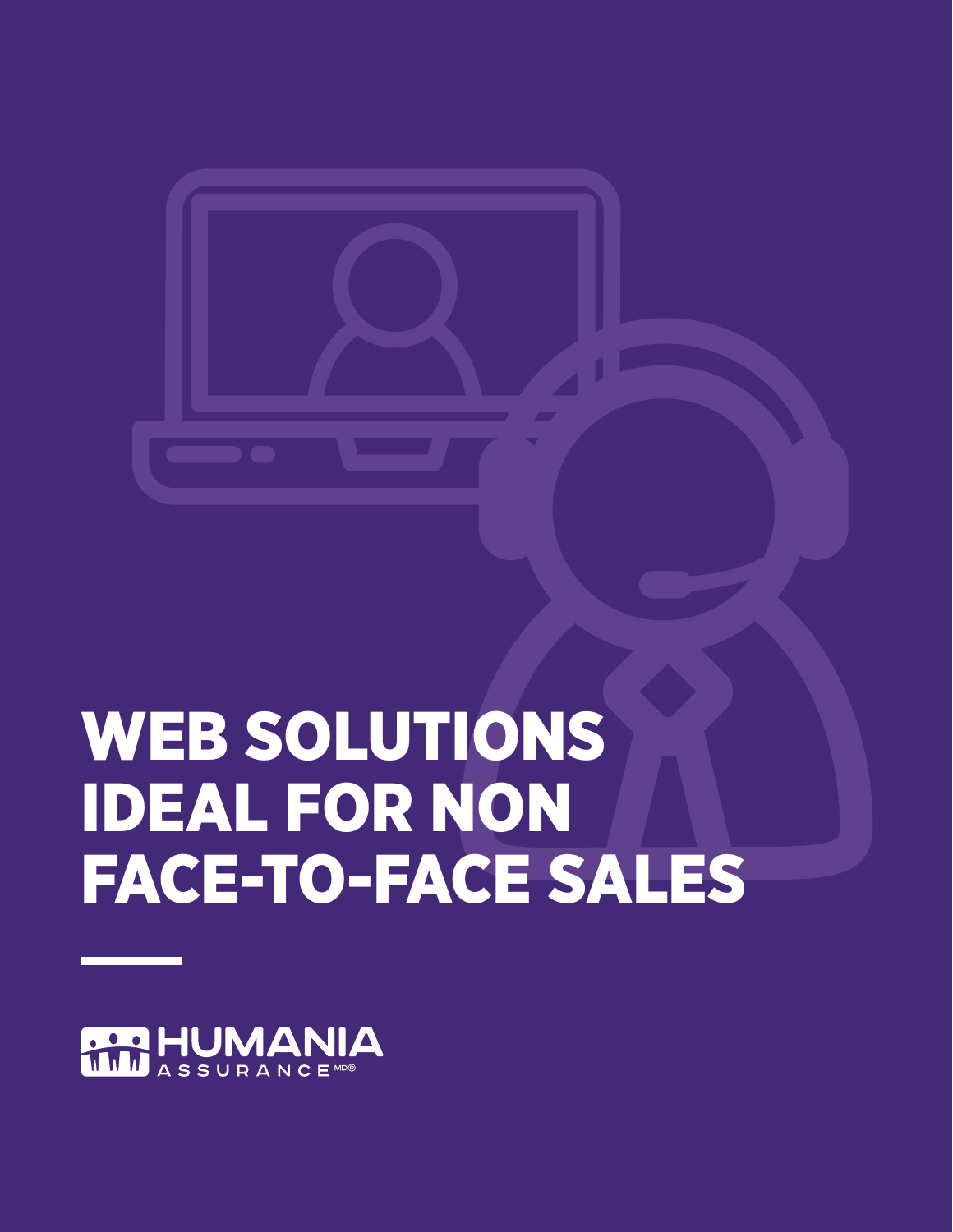#### PAYMENT INSURANCE – ACCIDENT AND SICKNESS

**DISABILITY INSURANCE THAT COVERS A WIDE RANGE OF PAYMENTS AND FINANCIAL OBLIGATIONS**

Broad coverage of personal and business payments and overhead expenses Possibility of two coverages in a single contract\* From \$500 to \$10,000 maximum, Nonintegrated,non-coordinated All occupations accepted

\*Business payments and overhead expenses



# **MAIN FEATURES**

- Issue age: 18 to 64 years
- From \$500 to \$10,000 maximum. Non-integrated, non-coordinated
- No occupation refused
- Type of expenses: Personal, business and overhead expenses: Rent, mortgage, credit card (min), car, municipal and school taxes [See complete list](https://www.humania.ca/en-ca/_media/document/6050-046-payment-insurance-list-types-expenses-en.pdf)
- No impact for home-based workers!
- Level premium until age 65 and guaranteed for the first 5 years of the contract
- Guaranteed renewable to age 100

# **TARGET MARKET**

- Anyone with financial responsibilities who works at least 35 weeks a year and 21 hours a week
- Self-employed/home-based workers
- Business owners

# **HIGHLIGHTS**

- Wide range of payments eligible for reimbursement
- Possibility of two coverages in a single contract\*
- Offer that is up to date with the economic reality
- Proof of payment required only when claim is made
- Online application with tele-interview
- Monthly credit card payments

\*Business payments and overhead expenses

#### **[PROHEALTHINSURANCE.CA](https://www.prohealthinsurance.ca/5575-webapp/home.xhtml)**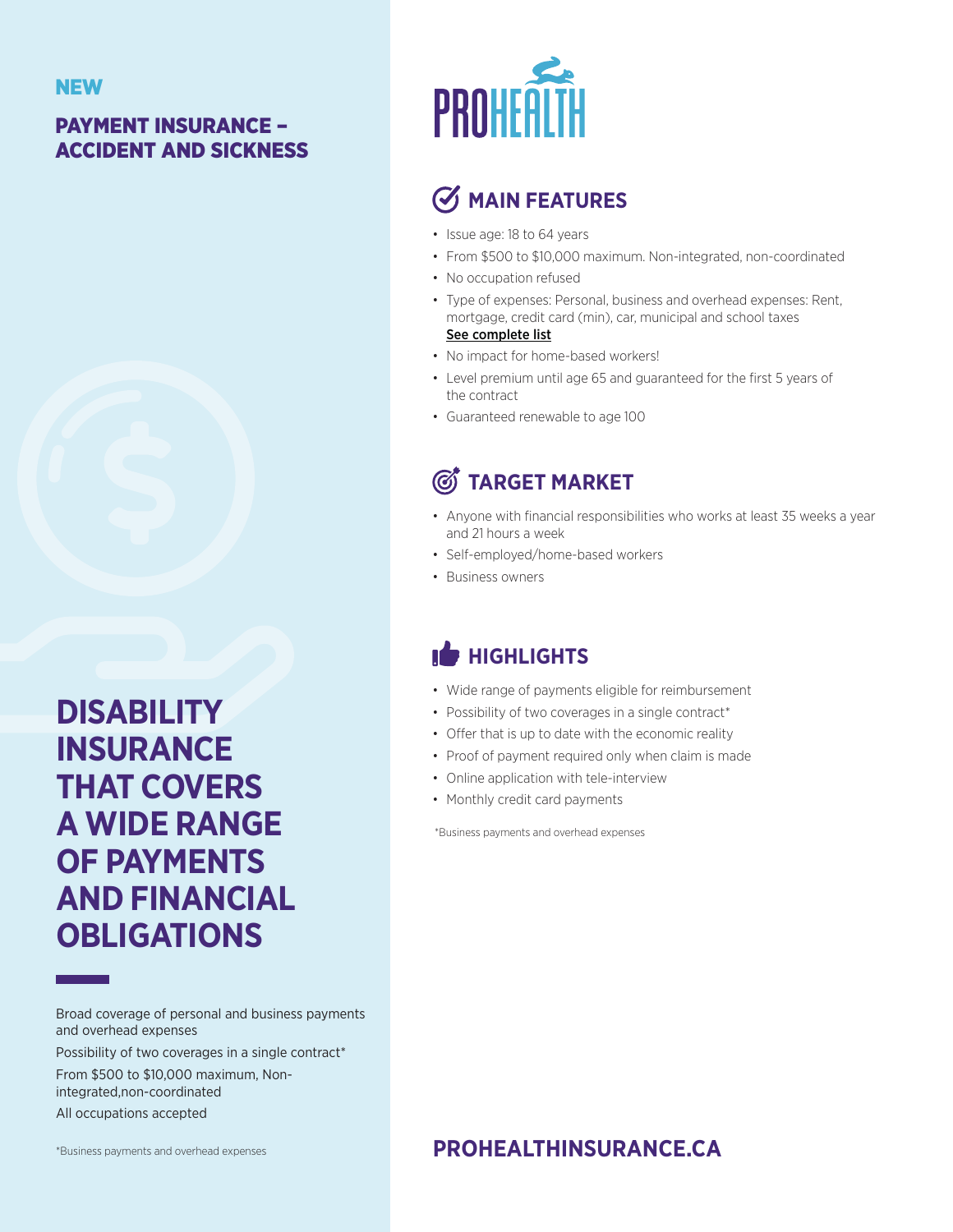

#### INCOME INSURANCE - ACCIDENT

# **MAIN FEATURES**

- Issue age: 18 to 69 years
- No occupations refused
- Only one Health question
- Offer for unemployed, part-time, seasonal, students and retirees: \$1,000/month
- No impact for home based workers
- More flexible rules for temporary residents
- No proof of income required at application
- Renewal: guaranteed to age 100
- Employment Stability Discount available
- Competitive pricing

## **THE INCLUDED AS STANDARD**

- 1st day hospitalization Included for Waiting Period of 90 days or less
- Partial disability for 6 months included
- Coordination: minimum guaranteed Up to \$2,500/month for 36 months
- Premium: guaranteed for the first 5 years

# **TARGET MARKET**

- For Self-employed and Business owners
- For Seasonal workers, Part-time workers, Students and Retirees
- For hard to insure people (health, lifestyle, and occupation)

# **IS HIGHLIGHTS**

- 100% Web solution
- Without medical exam
- Instant issue
- Monthly credit card payment option available with no extra fees
- 20-Year Premium Refund Benefit available (50%, 75% and 100%)

# **DISABILITY INSURANCE (ACCIDENT) NO MATTER THE OCCUPATION**

No occupation refused Only one Health question

## **[PROHEALTHINSURANCE.CA](https://www.prohealthinsurance.ca/5575-webapp/home.xhtml)**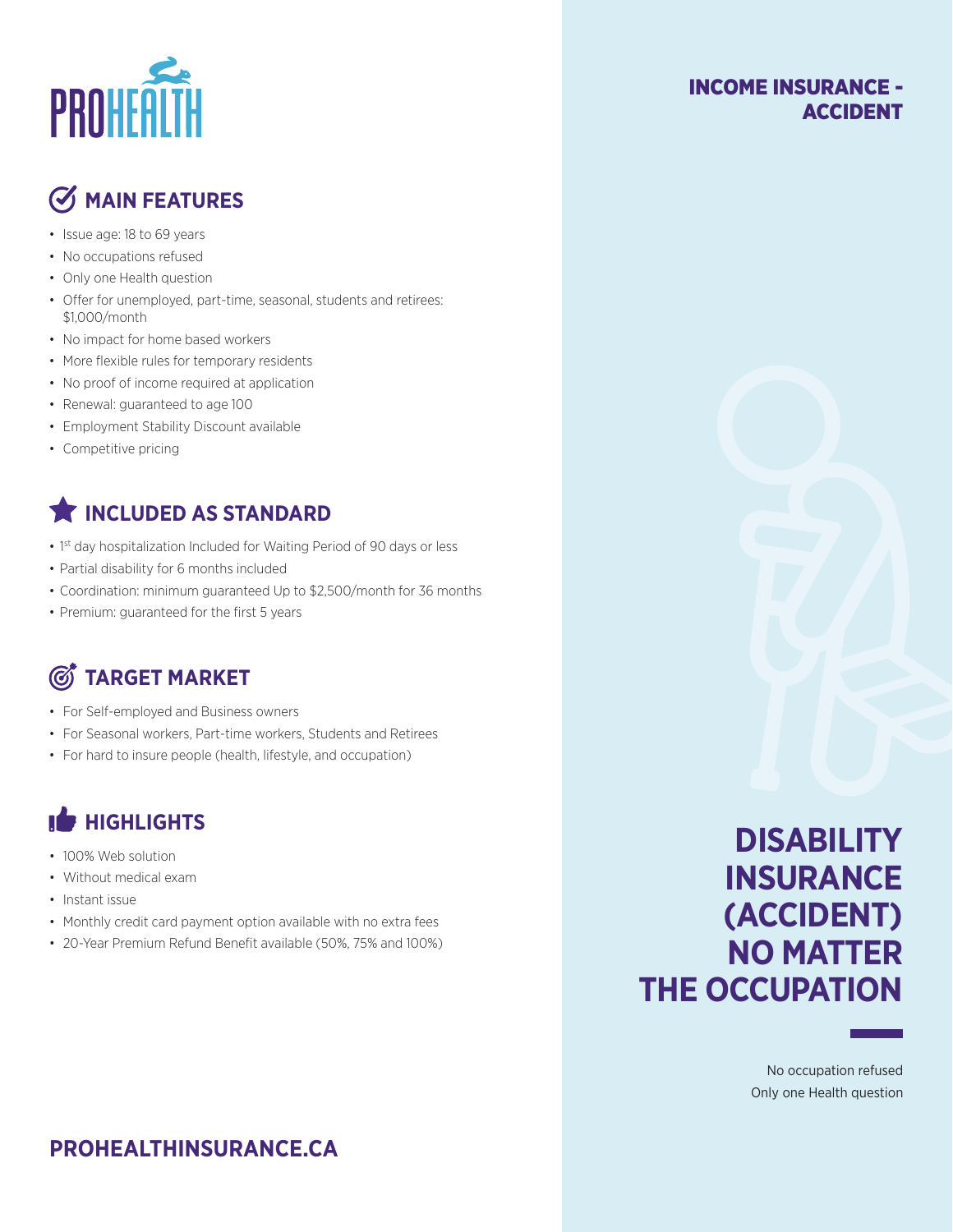#### INCOME INSURANCE - ACCIDENT & SICKNESS



**DISABILITY INSURANCE (ACCIDENT AND SICKNESS) SIMPLE, ACCESSIBLE AND COMPETITIVE**

No occupation refused 3 distinct plans E-application with tele-interview



# **MAIN FEATURES**

- Issue age: 18 to 64 years
- All occupations are eligible
- No impact for home based workers
- Offer for unemployed, part-time, seasonal, students and retirees: \$1,000/month
- No coordination or integration up to \$2,500/month for 36 months
- Premium: guaranteed for the first 5 years
- Critical Illness included
- 1<sup>st</sup> day hospitalization

## **TARGET MARKET**

- For Self-employed and Business owners
- For Seasonal workers, Part-time workers, Students and Retirees

# **IS HIGHLIGHTS**

- E-application with tele-interview
- 3 distinct plans
- Game changing features
- Monthly credit card payment option available with no extra fees
- 20-Year Premium Refund Benefit available (50%, 75% and 100%)

#### **[PROHEALTHINSURANCE.CA](https://www.prohealthinsurance.ca/5575-webapp/home.xhtml)**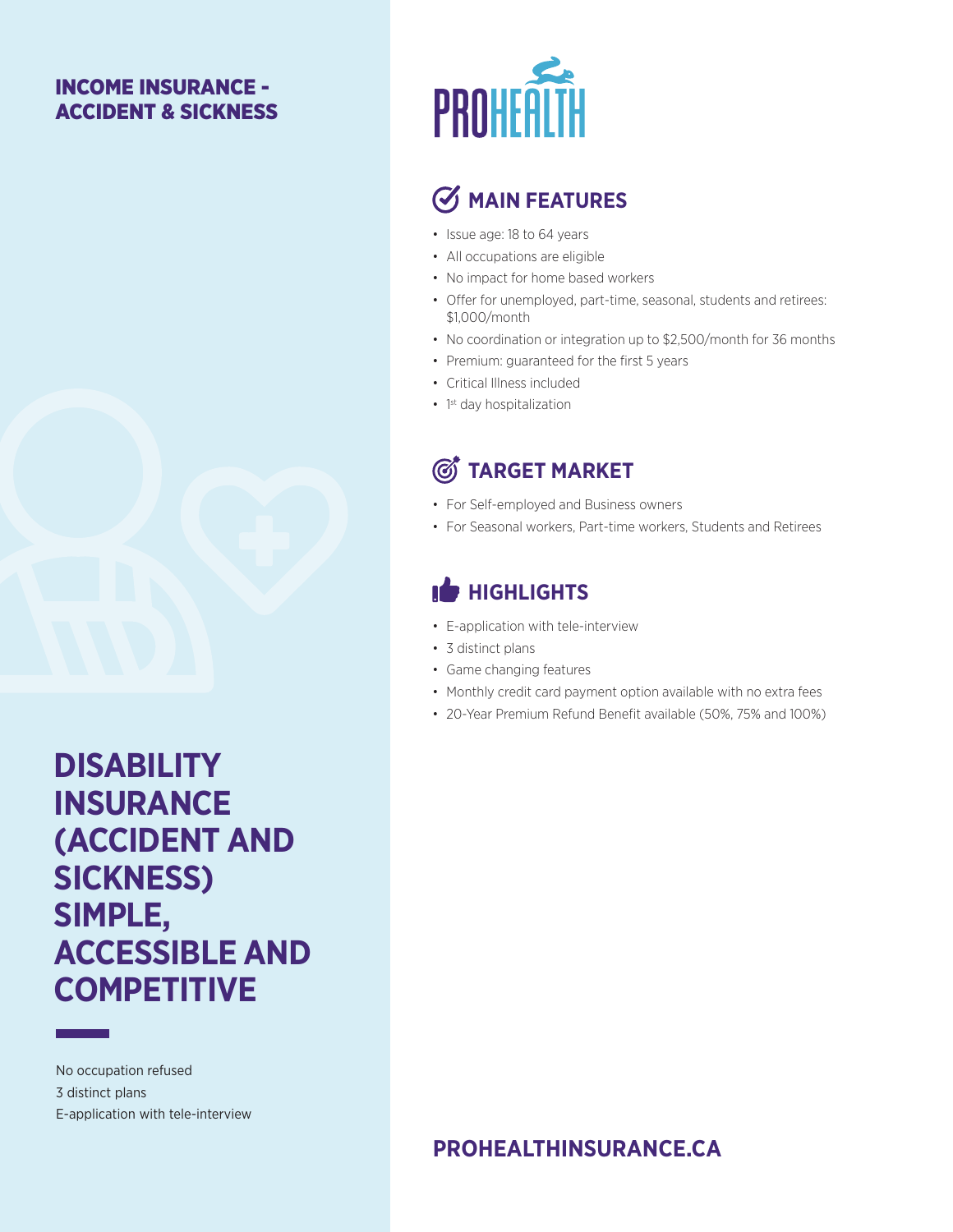

# **MAIN FEATURES**

#### Cancer insurance

- Issue age: 15 days to 80 years
- Available amounts: \$5,000 to \$75,000
- Available terms: T10
- Premiums: Guaranteed for first 10 years
- Available options: Five critical illnesses (stroke, heart attack, coronary bypass, coma, paralysis)
- Duration of contract: Non-cancellable until age 90

#### Hospitalization insurance

- Issue age: 15 days to 80 years
- Available amounts: \$25 to \$150 per day
- Premiums: Not guaranteed
- Available options: Accident or Accident and Sickness
- Duration of contract: Automatic renewal up to age 100

#### Medical expense insurance

- Issue age: 15 days to 75 years
- Available amounts: \$10,000 for life for all covered expenses
- Premiums: Not guaranteed
- Available options: Accident or Accident and Sickness
- Duration of contract: Automatic renewal up to age 80

# **TARGET MARKET**

- Young retirees
- Baby boomers
- Self-employed workers
- Individuals without or no longer with any group insurance
- Clients who wish to increase group insurance

#### $\mathbf T$ **HIGHLIGHTS**

- 21 eligibility questions for all products (verifiable online)
- Issued instantly
- No medical exam required
- Digital contracts in plain language
- One platform, several products
- Monthly credit card payment option available with no extra fees

# **CANCER INSURANCE THAT STANDS OUT**

15% of the chosen amount payable to the beneficiary in the event of cancer or non-cancer related death.

15% of chosen amount payable to the insured in the event of a minor cancer, that is not life-threatening.

# **[PROHEALTHINSURANCE.CA](https://www.prohealthinsurance.ca/5575-webapp/home.xhtml)**

TERM INSURANCE

Cancer, Hospitalization & Medical Expenses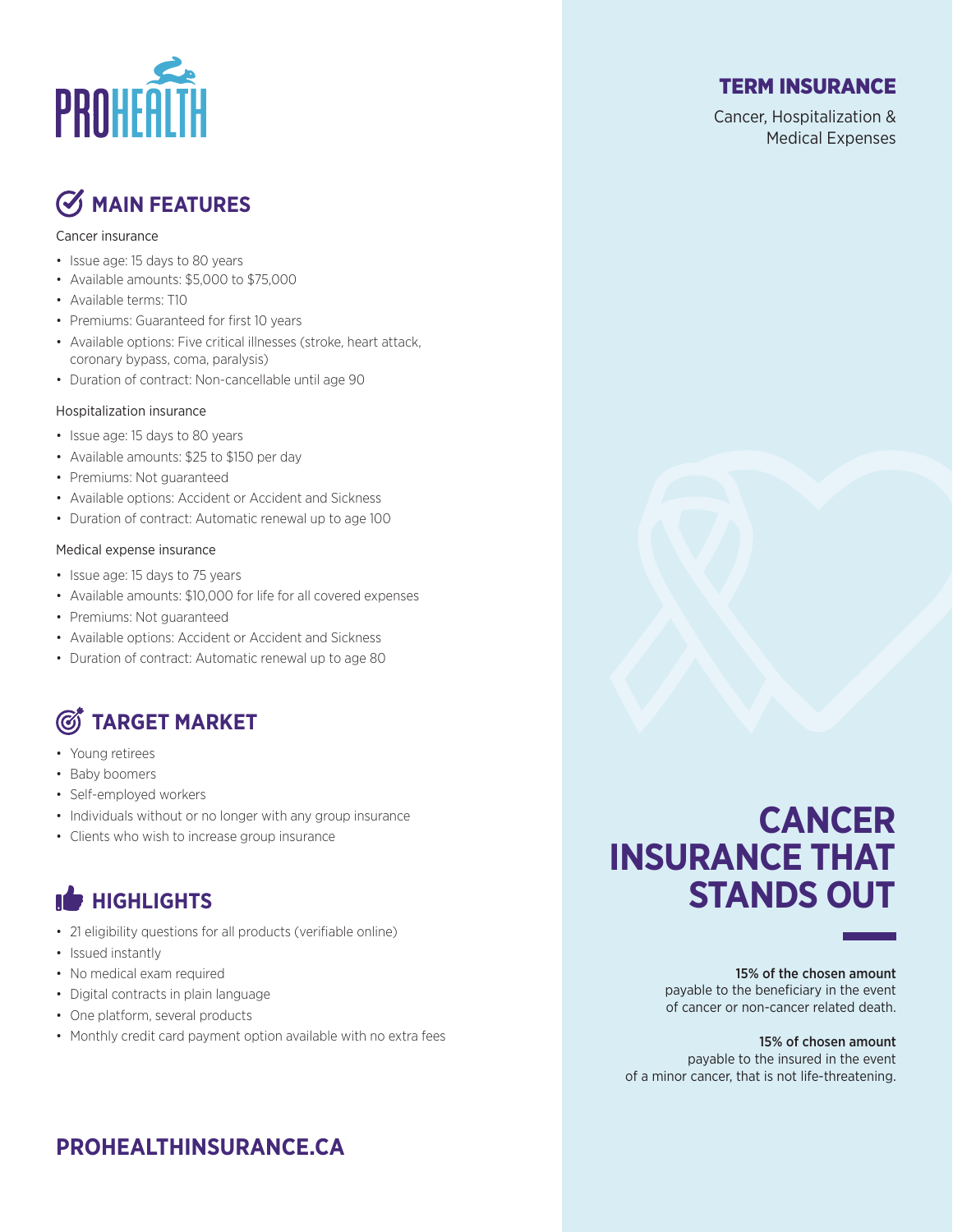#### TERM LIFE INSURANCE

Available Options: Critical Illness and Disability Debt

**DISABILITY AND CRITICAL ILLNESS CONTRACT OFFERED BASED ON LIFE INSURANCE UNDERWRITING**

With a minimum of \$100,000 in life insurance on a standard acceptance basis, there are no additional requirements if the client adds\* a contract:

- of \$25,000 in critical illness term insurance (25 illnesses)
- of \$400 to \$1,500 per month of disability debt insurance

\* No exclusion, limitation or pre-existing clause.



# **MAIN FEATURES**

- Issue age: 18 to 70
- Available amounts: \$50,000 to \$5,000,000
- Available terms: T10, T15, T20, T25, T30, T80 and T100
- Exchange privilege during the first five years
- Conversion to T100 before the age of 65
- Two options available when purchasing \$100,000 in life insurance: critical illness and disability debt
- Riders available:
	- Accidental Death and Dismemberment
	- Total Disability Waiver of Premium
	- Dependent Child Life Insurance (without eligibility questions)
- Smart Web platform that adapts questions based on the client's responses

# **TARGET MARKET**

- Young families
- Mortgage
- Commercial
- Ideal for clients with a normal to moderate risk profile

## **IS HIGHLIGHTS**

- No automatic medical requirements up to \$1M for clients aged 50 and under
- Monthly credit card payment option available with no extra fees
- Online selling (saves time and limits travel)
- Very competitive term rates
- Generous commissions, especially for T10
- Tele-interview available if advisor does not want to ask health-related questions
- Fast acceptance with few requirements
- Real-time MIB history

## **[TAKEOFFWITHHUGO.CA](https://hugo.humania.ca/en-CA/home)**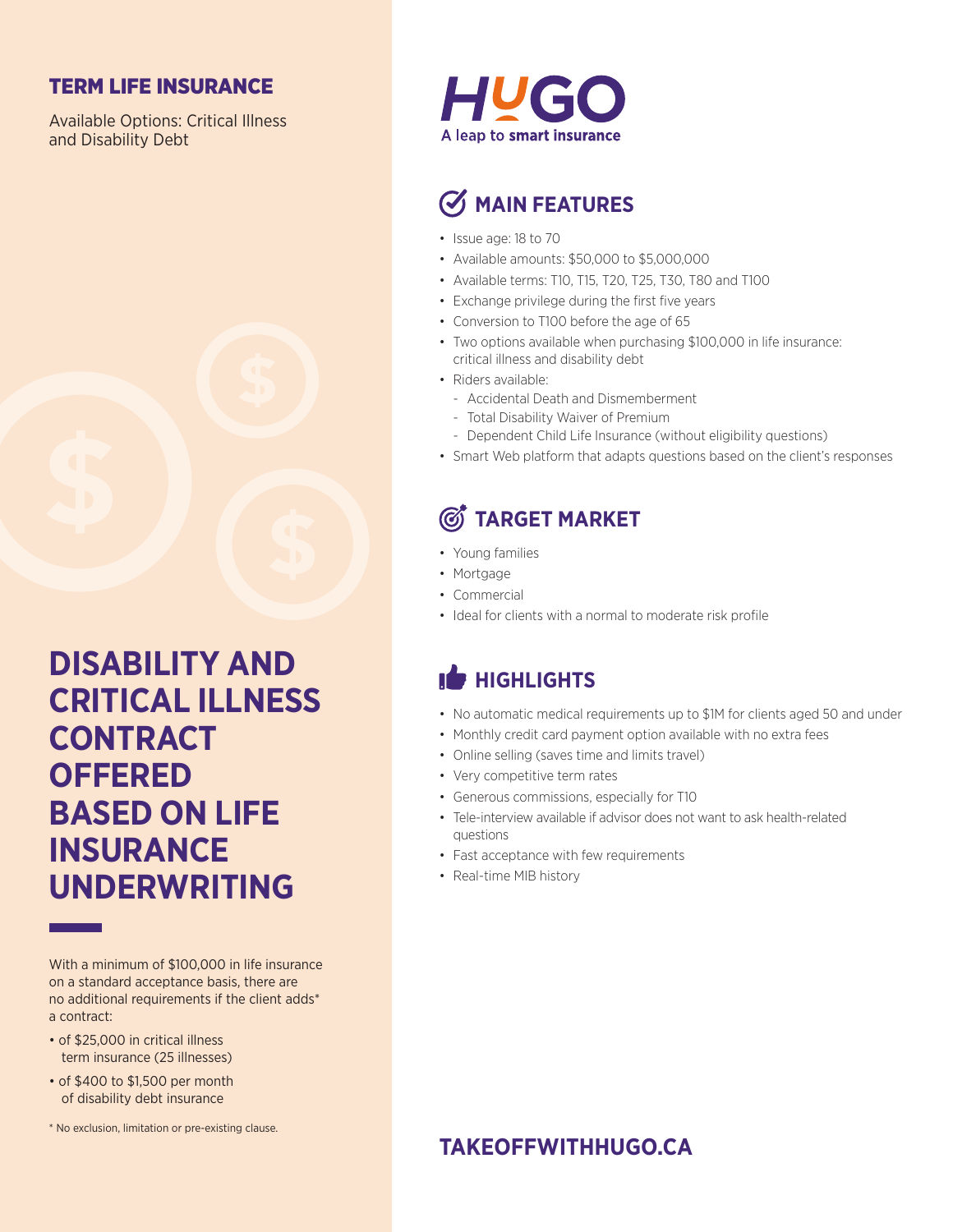

#### TERM INSURANCE

Life, Critical Illness, Disability Income and Disability Debt

# **MAIN FEATURES**

- Issue age:
	- 18 to 70 years for life insurance
- 18 to 55 years for critical illness and disability insurance
- Available amounts:
	- Life insurance: \$5,000 to \$300,000\*
	- Critical illness insurance: \$5,000 to \$100,000
	- Disability income insurance: \$400 to \$2,500 per month
	- Disability debt insurance: \$400 to \$2,500 per month
- Available terms: T10, T20 or T100
- Pre-existing clause (12 or 24 months)
- Return of premium option for critical illness and disability insurance: - 75% after 20 years without a claim
- T10 and T20 Life Insurance: Guaranteed renewal to age 80
- Disability and Critical Illness Insurance: renewal guarantee up to age 65
- Conversion privilege: Life Insurance Term 10 or 20 years up to 65 years old

\* Maximum combined life coverage cannot exceed \$300,000.

# **TARGET MARKET**

- Declined clients
- Difficult-to-insure clients

# **HIGHLIGHTS**

- 6 eligibility questions (verifiable online)
- No medical exam required
- No questions on height or weight
- No automobile or medical reports or medical reports
- No questions on dangerous sports
- No questions on foreign travel
- No questions on type of employment
- Issued instantly
- Monthly credit card payment option available with no extra fees
- Generous commission
- No deferral period

# **THE IDEAL SOLUTION FOR DECLINED CLIENTS**

High-risk occupations Extreme sports Criminal records Awaiting test results Drug and alcohol abuse **Obesity** Cardiovascular Cancer history Diabetes **HIV** 

## **[ASSEM.HUMANIA](https://assem.humania.ca/en-CA/home)[.CA]( https://assem.humania.ca/en-CA/online-quote)**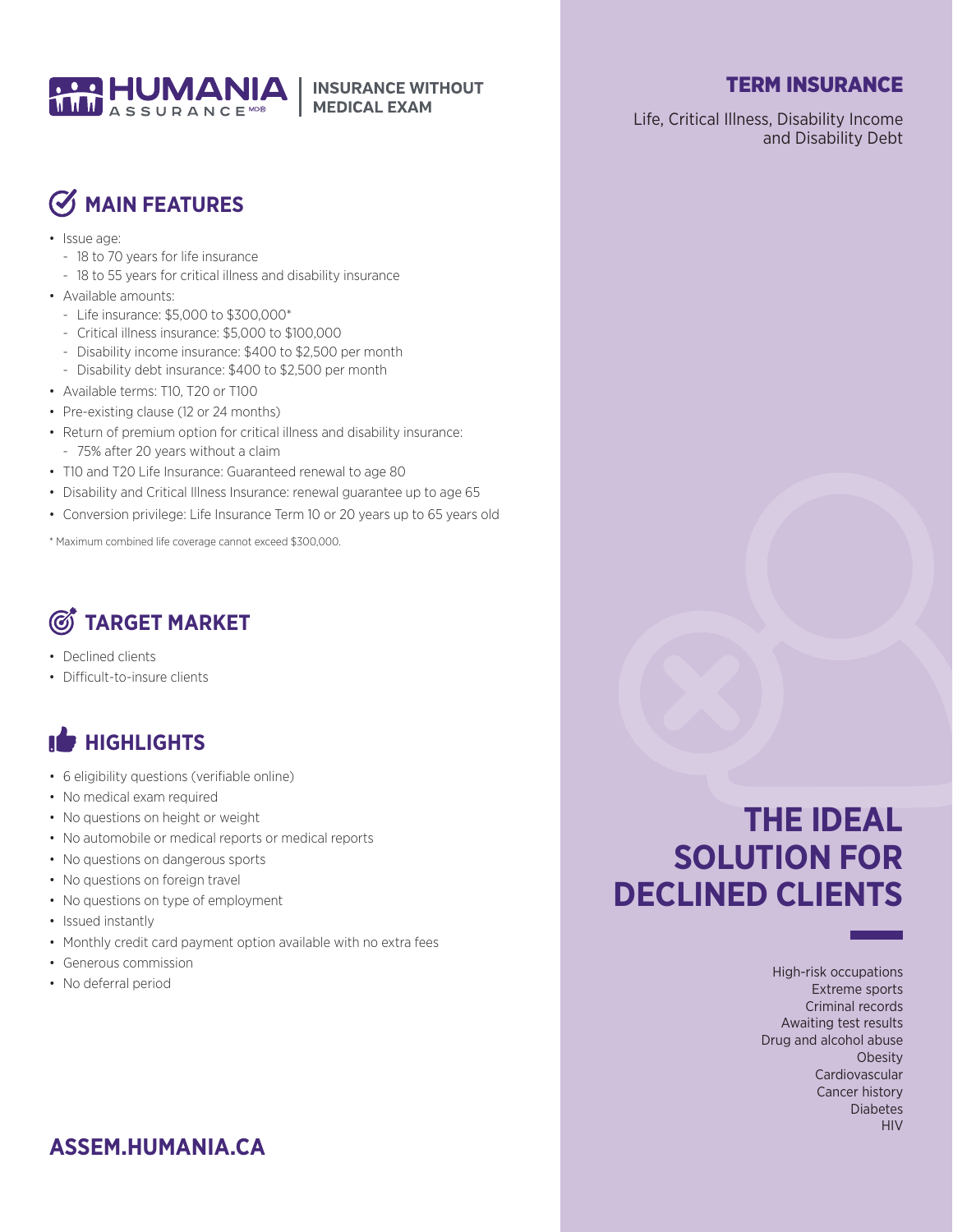#### TERM INSURANCE

Critical Illnesses

# **FIXED PREMIUM REGARDLESS OF AGE OR SEX**

\$10,000: \$10/month \$25,000: \$16/month \$50,000: \$26/month



# *C*/**MAIN FEATURES**

- Issue age: 30 days to 15 years
- Available amounts: \$10,000 to \$50,000
- Available term: T75
- Three options available:
- Life first event
- Additional life
- Option Plus (Compassionate leave, Hospitalization, Out-of-Canada Medical Coverage and Accident)
- Coverage for 37 critical illnesses, including 7 childhood illnesses
- 15 eligibility questions
- Guaranteed rate up to the age of 75
- Return of premium option (75% for two 15-year periods and one at 100% at the end of the contract)

## **TARGET MARKET**

- Young middle-income families
- Children aged 30 days to 15 years without any health problems

## **HIGHLIGHTS**

- Return of premium that does not terminate the contract
- Single premium regardless of age or sex
- 15 eligibility questions (verifiable online)
- Issued instantly
- No medical exam required

### **[CHILDREN360.CA](http://www.children360.ca/home)**